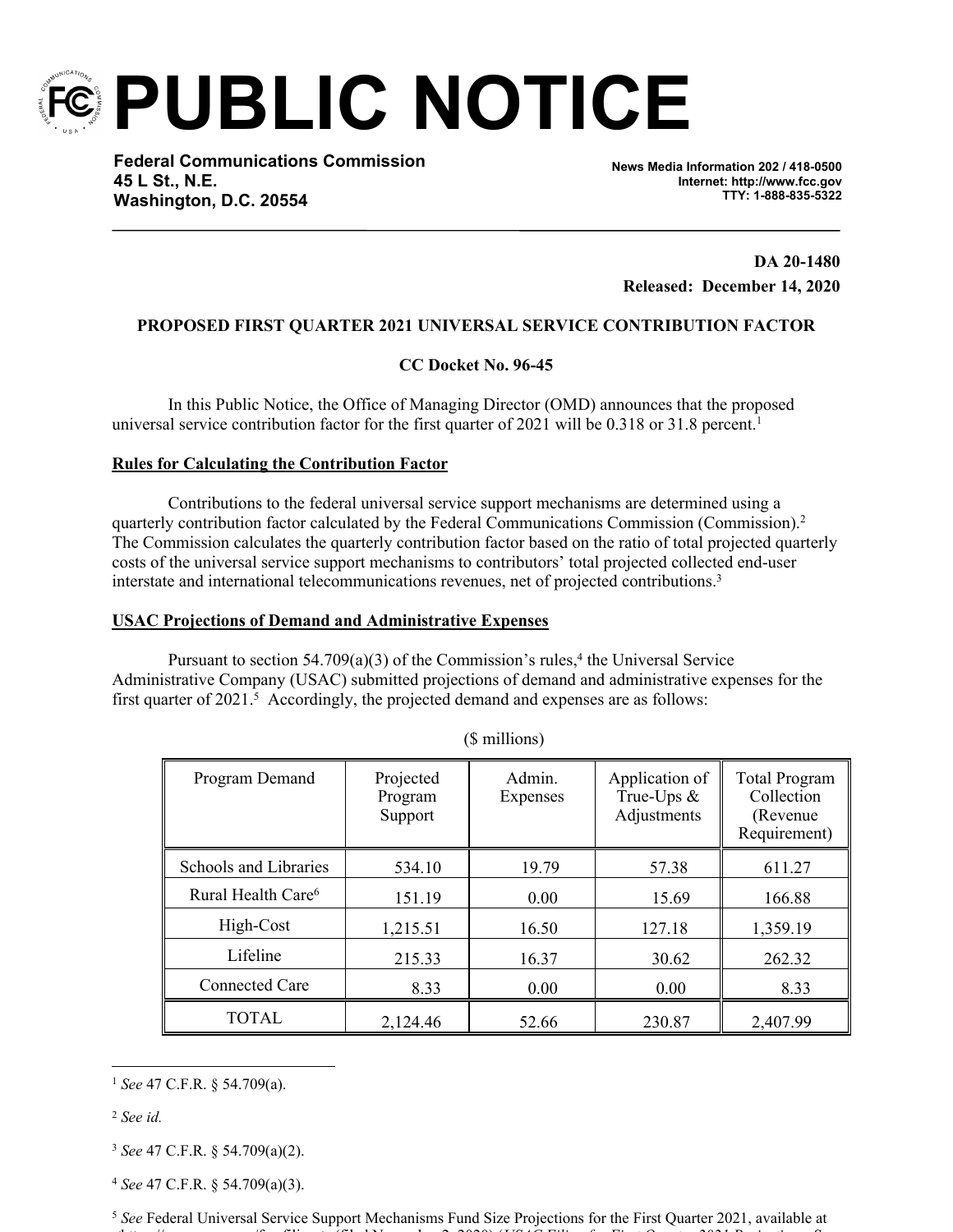#### **USAC Projections of Industry Revenues**

USAC submitted projected collected end-user telecommunications revenues for January 2021 through March 2021 based on information contained in the First Quarter 2021 Telecommunications Reporting Worksheet (FCC Form 499-Q).<sup>7</sup> The amount is as follows:

Total Projected Collected Interstate and International End-User Telecommunications Revenues for First Quarter 2021: \$10.068713 billion.

#### **Adjusted Contribution Base**

To determine the quarterly contribution base, we decrease the first quarter 2021 estimate of projected collected interstate and international end-user telecommunications revenues by the projected revenue requirement to account for circularity and decrease the result by one percent to account for uncollectible contributions. Accordingly, the quarterly contribution base for the first quarter of 2021 is as follows:

Adjusted Quarterly Contribution Base for Universal Service Support Mechanism

(First Quarter 2021 Revenues - Projected Revenue Requirement) \* (100% - 1%)

 $=(\$10.068713$  billion – \$2.407990 billion) \* 0.99

=\$7.584116 billion.

#### **Unadjusted Contribution Factor**

Using the above-described adjusted contribution base and the total program collection (revenue requirement) from the table above, the proposed unadjusted contribution factor for the first quarter of 2021 is as follows:

Contribution Factor for Universal Service Support Mechanisms

Total Program Collection / Adjusted Quarterly Contribution Base

=\$2.407990 billion / \$7.584116 billion

 $=0.317504$ 

## **Unadjusted Circularity Factor**

USAC will reduce each provider's contribution obligation by a circularity discount approximating the provider's contributions in the upcoming quarter. Accordingly, the proposed unadjusted circularity factor for the first quarter of 2021 is as follows:

<sup>6</sup> Rural Health Care administrative costs of \$6.25 million are funded within the program cap. *See* Federal Universal Service Support Mechanisms Fund Size Projections for the First Quarter 2021, available at <http://www.usac.org/fcc-filings> (filed November 2, 2020) (*USAC Filing for First Quarter 2021 Projections)*.

<sup>7</sup>  *USAC Filing for First Quarter 2021 Contribution Base* at 4.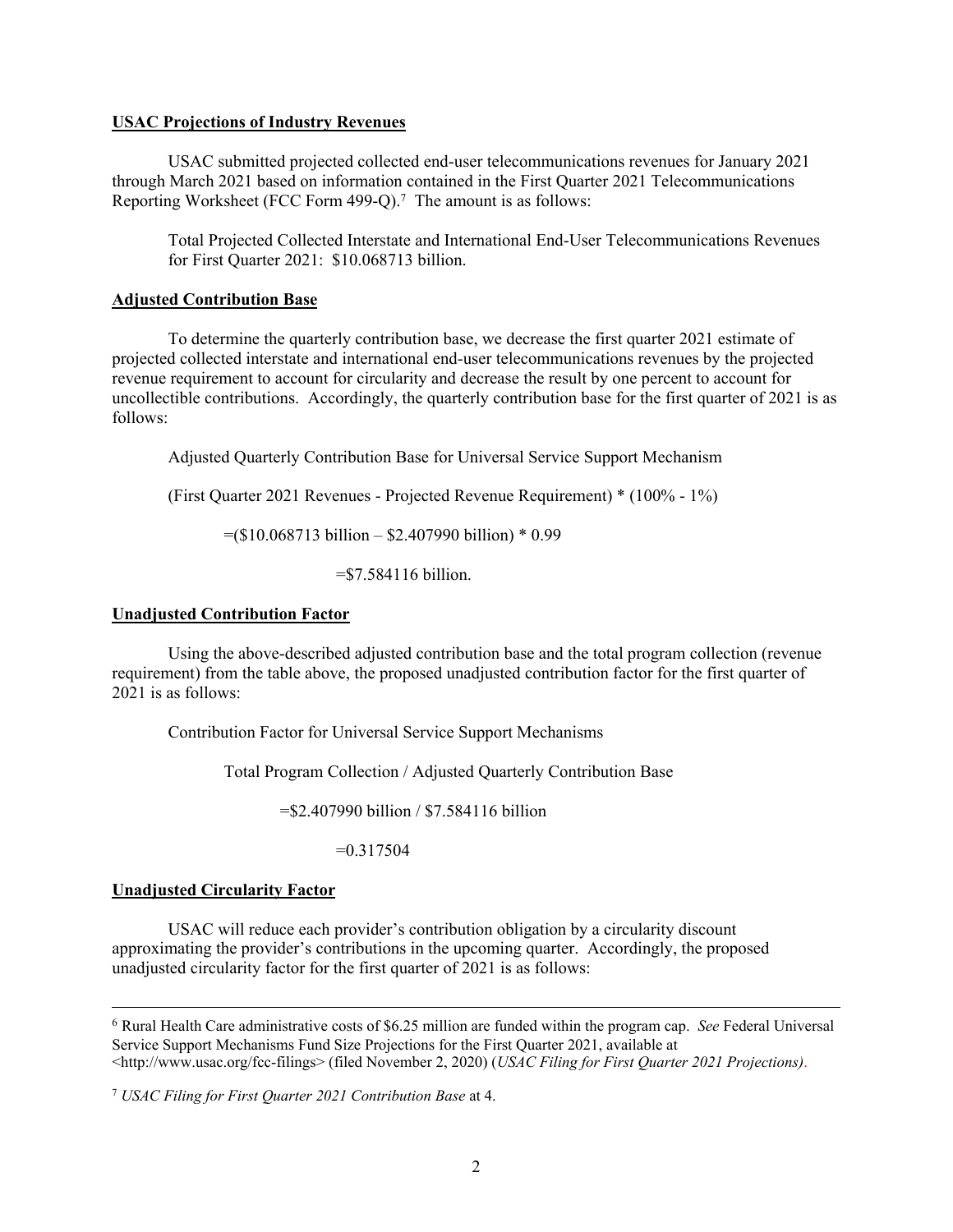Unadjusted Circularity Factor for Universal Service Support Mechanisms

1-((First Quarter 2021 Revenues-Total Program Collection)/First Quarter 2021 Revenues)

 $=1 - ((10.068713 \text{ billion} - 2.407990 \text{ billion}) / 10.068713 \text{ billion})$ 

**=**0.239156

#### **Proposed Contribution Factor**

The Commission has directed OMD to announce the contribution factor as a percentage rounded up to the nearest tenth of one percent.<sup>8</sup> Accordingly, the proposed contribution factor for the first quarter of 2021 is as follows:

31.8%

#### **Proposed Circularity Discount Factor**

The Commission also has directed OMD to account for contribution factor rounding when calculating the circularity discount factor.<sup>9</sup> Accordingly, the proposed circularity factor for the first quarter of 2021 is as follows:

0.240341<sup>10</sup>

#### **Conclusion**

If the Commission takes no action regarding the projections of demand and administrative expenses and the proposed contribution factor within the 14-day period following release of this Public Notice, they shall be deemed approved by the Commission.<sup>11</sup> USAC shall use the contribution factor to calculate universal service contributions for the first quarter of 2021. USAC will reduce each provider's contribution obligation by a circularity discount approximating the provider's contributions in the upcoming quarter.<sup>12</sup> USAC includes contribution obligations less the circularity discount in invoices sent

9 *Id*.

<sup>10</sup> The proposed circularity discount factor =  $1 +$  [(unadjusted circularity discount factor – 1) \* (unadjusted contribution factor / proposed contribution factor)]. The proposed circularity discount factor is calculated in a spreadsheet program, which means that internal calculations are made with more than 15 decimal places.

<sup>11</sup> *See* 47 C.F.R. § 54.709(a)(3).

<sup>8</sup> *See Federal-State Joint Board on Universal Service, 1998 Biennial Regulatory Review – Streamlined Contributor Reporting Requirements Associated with Administration of Telecommunications Relay Service, North American Numbering Plan, Local Number Portability, and Universal Service Support Mechanisms, Telecommunications Services for Individuals with Hearing and Speech Disabilities, and the Americans with Disabilities Act of 1990, Administration of the North American Numbering Plan and North American Numbering Plan Cost Recovery Contribution Factor and Fund Size, Number Resource Optimization, Telephone Number Portability, Truth-in-Billing and Billing Format*, CC Docket Nos. 96-45, 98-171, 90-571, 92-237, 99-200, 95-116, 98-170, Order and Second Order on Reconsideration, 18 FCC Rcd 4818, 4826, para. 22 (2003) (*Second Order on Reconsideration)*.

<sup>12</sup> USAC will calculate each individual contributor's contribution in the following manner: (proposed contribution factor \* contributor's projected collected revenues) – (proposed circularity discount factor \* proposed contribution factor \* contributor's projected collected revenues).